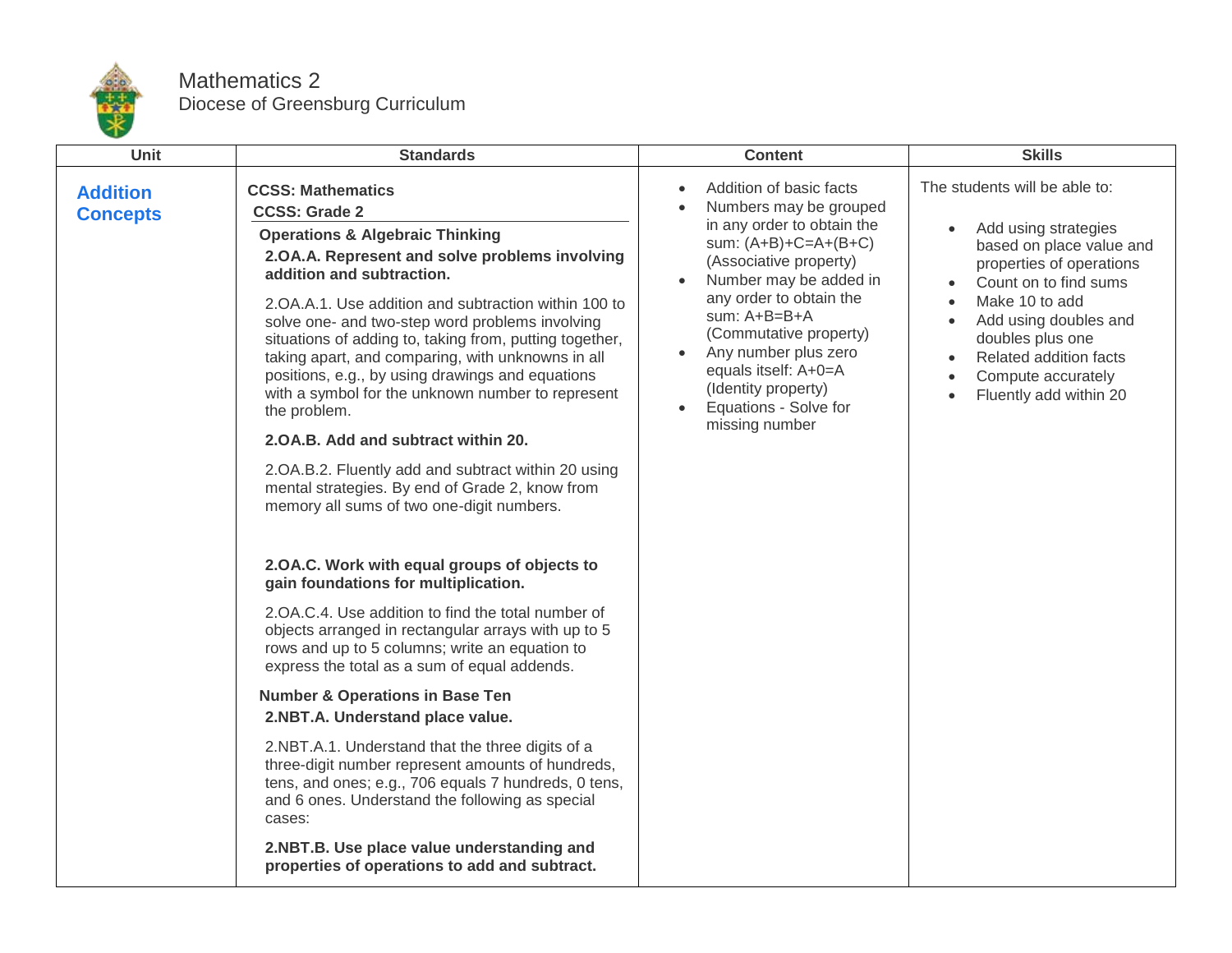| <b>Unit</b>        | <b>Standards</b>                                                                                                                                                                                                                                                                                                                                                                                                                                                                      | <b>Content</b>                                         | <b>Skills</b>            |
|--------------------|---------------------------------------------------------------------------------------------------------------------------------------------------------------------------------------------------------------------------------------------------------------------------------------------------------------------------------------------------------------------------------------------------------------------------------------------------------------------------------------|--------------------------------------------------------|--------------------------|
|                    | 2.NBT.B.5. Fluently add and subtract within 100<br>using strategies based on place value, properties of<br>operations, and/or the relationship between addition<br>and subtraction.                                                                                                                                                                                                                                                                                                   |                                                        |                          |
|                    | 2.NBT.B.7. Add and subtract within 1000, using<br>concrete models or drawings and strategies based<br>on place value, properties of operations, and/or the<br>relationship between addition and subtraction; relate<br>the strategy to a written method. Understand that in<br>adding or subtracting three-digit numbers, one adds<br>or subtracts hundreds and hundreds, tens and tens,<br>ones and ones; and sometimes it is necessary to<br>compose or decompose tens or hundreds. |                                                        |                          |
|                    | 2.NBT.B.9. Explain why addition and subtraction<br>strategies work, using place value and the<br>properties of operations.                                                                                                                                                                                                                                                                                                                                                            |                                                        |                          |
|                    | <b>NCTM: Mathematics</b><br>NCTM: Pre-K - 2                                                                                                                                                                                                                                                                                                                                                                                                                                           |                                                        |                          |
|                    | <b>Number &amp; Operations</b><br>Understand meanings of operations and how<br>they relate to one another                                                                                                                                                                                                                                                                                                                                                                             |                                                        |                          |
|                    | understand various meanings of addition and<br>subtraction of whole numbers and the relationship<br>between the two operations;                                                                                                                                                                                                                                                                                                                                                       |                                                        |                          |
|                    | <b>Compute fluently and make reasonable</b><br>estimates                                                                                                                                                                                                                                                                                                                                                                                                                              |                                                        |                          |
|                    | develop and use strategies for whole-number<br>computations, with a focus on addition and<br>subtraction;                                                                                                                                                                                                                                                                                                                                                                             |                                                        |                          |
|                    | © Copyright 2010. National Governors Association<br>Center for Best Practices and Council of Chief State<br>School Officers. All rights reserved.                                                                                                                                                                                                                                                                                                                                     |                                                        |                          |
| <b>Subtraction</b> | <b>CCSS: Mathematics</b>                                                                                                                                                                                                                                                                                                                                                                                                                                                              | <b>Subtraction facts</b><br>Strategies for subtraction | Students will be able to |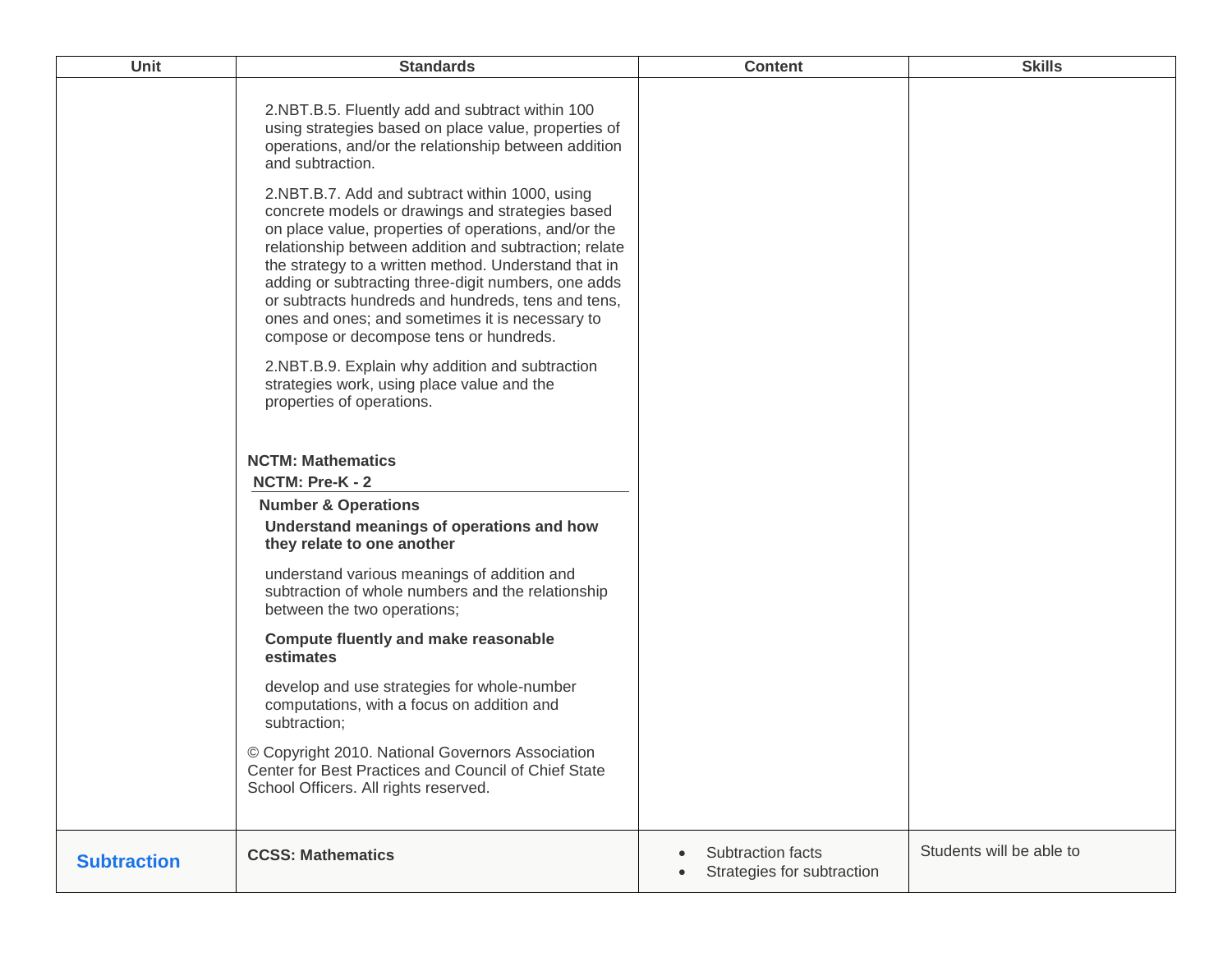| Unit | <b>Standards</b>                                                                                                                                                                                                                                                                                                                                                                                                                                                                                         | <b>Content</b>                                                                                | <b>Skills</b>                                                                                                                                                                                                                                                           |
|------|----------------------------------------------------------------------------------------------------------------------------------------------------------------------------------------------------------------------------------------------------------------------------------------------------------------------------------------------------------------------------------------------------------------------------------------------------------------------------------------------------------|-----------------------------------------------------------------------------------------------|-------------------------------------------------------------------------------------------------------------------------------------------------------------------------------------------------------------------------------------------------------------------------|
|      | <b>CCSS: Grade 2</b><br><b>Operations &amp; Algebraic Thinking</b><br>2.OA.A. Represent and solve problems involving<br>addition and subtraction.<br>2. OA. A. 1. Use addition and subtraction within 100 to<br>solve one- and two-step word problems involving<br>situations of adding to, taking from, putting together,<br>taking apart, and comparing, with unknowns in all<br>positions, e.g., by using drawings and equations<br>with a symbol for the unknown number to represent<br>the problem. | <b>Fact families</b><br><b>Difference</b><br>Relationship between<br>addition and subtraction | Subtract accurately<br>$\bullet$<br>Use a number line to count<br>$\bullet$<br>forward and backwards<br><b>Related Subtraction Facts</b><br>$\bullet$<br>Understand how addition<br>$\bullet$<br>and subtraction relate to<br>each other<br>Fluently subtract within 20 |
|      | <b>Number &amp; Operations in Base Ten</b><br>2.NBT.B. Use place value understanding and<br>properties of operations to add and subtract.                                                                                                                                                                                                                                                                                                                                                                |                                                                                               |                                                                                                                                                                                                                                                                         |
|      | 2.NBT.B.5. Fluently add and subtract within 100<br>using strategies based on place value, properties of<br>operations, and/or the relationship between addition<br>and subtraction.                                                                                                                                                                                                                                                                                                                      |                                                                                               |                                                                                                                                                                                                                                                                         |
|      | 2.NBT.B.7. Add and subtract within 1000, using<br>concrete models or drawings and strategies based<br>on place value, properties of operations, and/or the<br>relationship between addition and subtraction; relate<br>the strategy to a written method. Understand that in<br>adding or subtracting three-digit numbers, one adds<br>or subtracts hundreds and hundreds, tens and tens,<br>ones and ones; and sometimes it is necessary to<br>compose or decompose tens or hundreds.                    |                                                                                               |                                                                                                                                                                                                                                                                         |
|      | 2.NBT.B.9. Explain why addition and subtraction<br>strategies work, using place value and the<br>properties of operations.                                                                                                                                                                                                                                                                                                                                                                               |                                                                                               |                                                                                                                                                                                                                                                                         |
|      | <b>NCTM: Mathematics</b><br>NCTM: Pre-K - 2<br><b>Number &amp; Operations</b><br>Understand meanings of operations and how<br>they relate to one another                                                                                                                                                                                                                                                                                                                                                 |                                                                                               |                                                                                                                                                                                                                                                                         |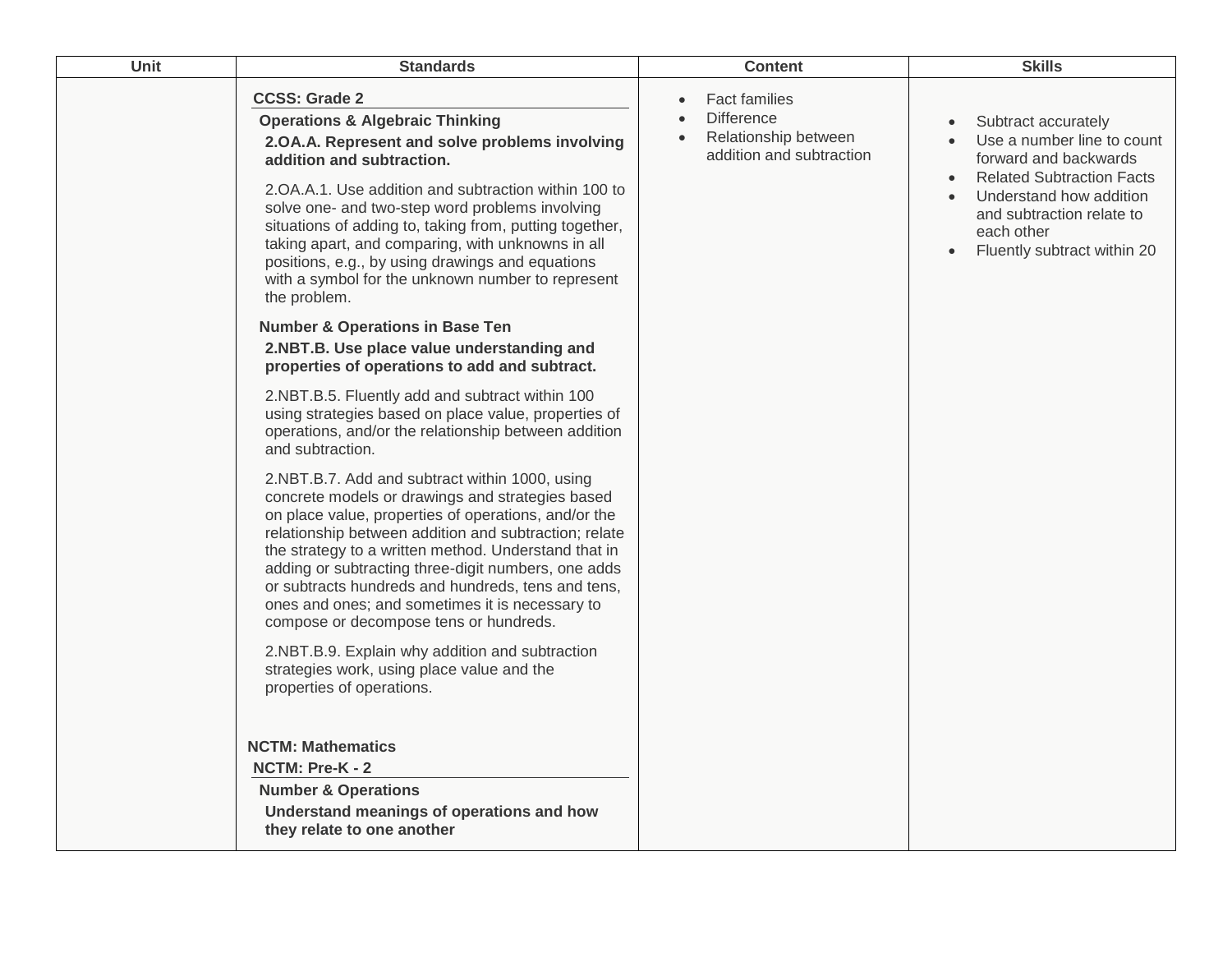| Unit                                                       | <b>Standards</b>                                                                                                                                                                                                                                                                                                                                                                                                                                                                                                                                                                                                                                                                                                                                                                                                                                                                         | <b>Content</b>                                                                                                                                                                                                                                                                                                             | <b>Skills</b>                                                                                                                                                                                                                                                                                                                                                                                                                                                                           |
|------------------------------------------------------------|------------------------------------------------------------------------------------------------------------------------------------------------------------------------------------------------------------------------------------------------------------------------------------------------------------------------------------------------------------------------------------------------------------------------------------------------------------------------------------------------------------------------------------------------------------------------------------------------------------------------------------------------------------------------------------------------------------------------------------------------------------------------------------------------------------------------------------------------------------------------------------------|----------------------------------------------------------------------------------------------------------------------------------------------------------------------------------------------------------------------------------------------------------------------------------------------------------------------------|-----------------------------------------------------------------------------------------------------------------------------------------------------------------------------------------------------------------------------------------------------------------------------------------------------------------------------------------------------------------------------------------------------------------------------------------------------------------------------------------|
|                                                            | understand various meanings of addition and<br>subtraction of whole numbers and the relationship<br>between the two operations;<br><b>Compute fluently and make reasonable</b><br>estimates<br>develop and use strategies for whole-number<br>computations, with a focus on addition and<br>subtraction;<br>develop fluency with basic number combinations for<br>addition and subtraction;<br>© Copyright 2010. National Governors Association<br>Center for Best Practices and Council of Chief State<br>School Officers. All rights reserved.                                                                                                                                                                                                                                                                                                                                         |                                                                                                                                                                                                                                                                                                                            |                                                                                                                                                                                                                                                                                                                                                                                                                                                                                         |
| <b>Place Value and</b><br><b>Number</b><br><b>Patterns</b> | <b>CCSS: Mathematics</b><br><b>CCSS: Grade 2</b><br><b>Operations &amp; Algebraic Thinking</b><br>2.OA.C. Work with equal groups of objects to<br>gain foundations for multiplication.<br>2.OA.C.3. Determine whether a group of objects (up<br>to 20) has an odd or even number of members, e.g.,<br>by pairing objects or counting them by 2s; write an<br>equation to express an even number as a sum of<br>two equal addends.<br><b>Number &amp; Operations in Base Ten</b><br>2.NBT.A. Understand place value.<br>2.NBT.A.1a. 100 can be thought of as a bundle of<br>ten tens - called a "hundred."<br>2.NBT.A.2. Count within 1000; skip-count by 5s,<br>10s, and 100s.<br>2.NBT.B. Use place value understanding and<br>properties of operations to add and subtract.<br>2.NBT.B.5. Fluently add and subtract within 100<br>using strategies based on place value, properties of | Place Value (ones, tens,<br>hundreds)<br><b>Expanded Form</b><br>Number words from 0-100<br><b>Ordinal Numbers</b><br><b>Compare Numbers</b><br>Even and Odd Numbers<br><b>Number Patterns</b><br>Equal groups<br>Repeated addition<br>Skip count<br>Order number on a number<br>line<br>Round numbers<br>Estimate amounts | Place Value<br>The students will be able to:<br>count and group ones into<br>tens to identify the number<br>of tens i.e. 20 ones is the<br>same as 2 tens<br>model and identify ones,<br>tens, and hundreds<br>use place value to<br>describe the value of digits<br>in numbers<br>use place value to<br>understand the meaning of<br>the digits in numbers<br>understand different ways<br>to read and write numbers<br>understand that numbers<br>can be modeled in<br>different ways |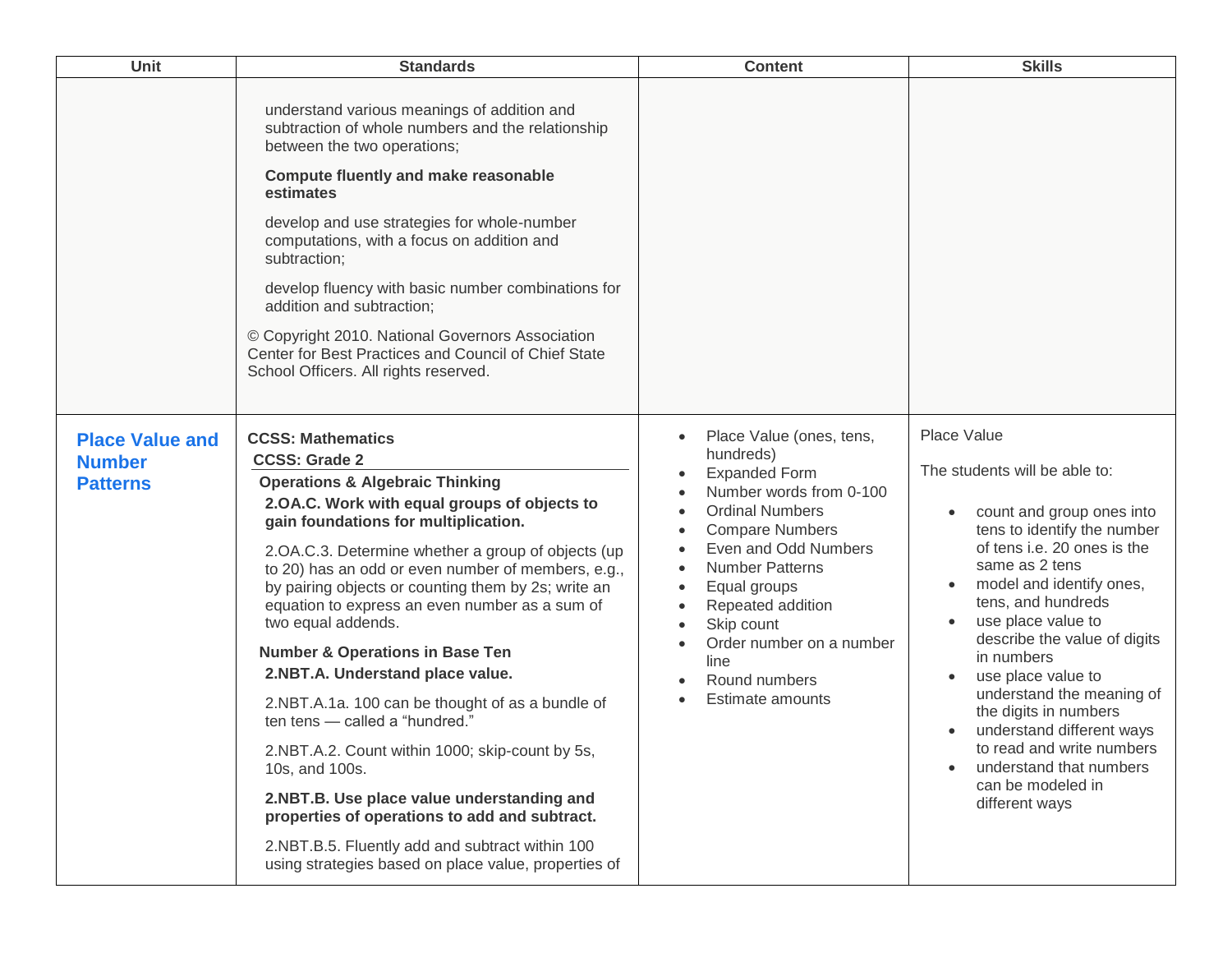| Unit                                                               | <b>Standards</b>                                                                                                                                                                                                                                                                                                                                                                                                                                                                                                                                                                                                                                                                                                                                                      | <b>Content</b>                                                                                                                                                                                                                                     | <b>Skills</b>                                                                                                                                                                                                                                                                                                                                                                                                                                                                                                                                                                                                     |
|--------------------------------------------------------------------|-----------------------------------------------------------------------------------------------------------------------------------------------------------------------------------------------------------------------------------------------------------------------------------------------------------------------------------------------------------------------------------------------------------------------------------------------------------------------------------------------------------------------------------------------------------------------------------------------------------------------------------------------------------------------------------------------------------------------------------------------------------------------|----------------------------------------------------------------------------------------------------------------------------------------------------------------------------------------------------------------------------------------------------|-------------------------------------------------------------------------------------------------------------------------------------------------------------------------------------------------------------------------------------------------------------------------------------------------------------------------------------------------------------------------------------------------------------------------------------------------------------------------------------------------------------------------------------------------------------------------------------------------------------------|
|                                                                    | operations, and/or the relationship between addition<br>and subtraction.<br><b>NCTM: Mathematics</b><br>NCTM: Pre-K - 2<br><b>Number &amp; Operations</b><br>Understand numbers, ways of representing<br>numbers, relationships among numbers, and<br>number systems<br>count with understanding and recognize "how many"<br>in sets of objects;<br>use multiple models to develop initial<br>understandings of place value and the base-ten<br>number system;<br>develop understanding of the relative position and<br>magnitude of whole numbers and of ordinal and<br>cardinal numbers and their connections;<br>© Copyright 2010. National Governors Association<br>Center for Best Practices and Council of Chief State<br>School Officers. All rights reserved. |                                                                                                                                                                                                                                                    | solve problems by using<br>the skill make reasonable<br>estimates<br>Number Concepts and Patterns<br>The students will:<br>use ordinal numbers to<br>identify positions<br>compare 2-digit numbers<br>using $>$ , $<$ , or $=$<br>order 2-digit numbers<br>round numbers to the<br>nearest ten and hundred<br>model even and odd<br>numbers to recognize<br>patterns<br>identify patterns on a<br>hundred chart<br>solve problems by using<br>the strategy find a pattern<br>skip-count by twos, fives,<br>tens, and hundreds<br>starting from different<br>numbers<br>identify the number words<br>from 0 to 100 |
| <b>Multiple Digit</b><br><b>Addition and</b><br><b>Subtraction</b> | <b>CCSS: Mathematics</b><br><b>CCSS: Grade 2</b><br><b>Number &amp; Operations in Base Ten</b><br>2.NBT.B. Use place value understanding and<br>properties of operations to add and subtract.<br>2.NBT.B.5. Fluently add and subtract within 100<br>using strategies based on place value, properties of                                                                                                                                                                                                                                                                                                                                                                                                                                                              | 2-Digit Addition<br>with/without Regrouping<br>2-Digit Subtraction<br>with/without Regrouping<br>3-Digit Addition<br>with/without Regrouping<br>3-Digit Subtraction<br>$\bullet$<br>with/without Regrouping<br>Mental Math strategies<br>$\bullet$ | 2-Digit and 3 digit Addition<br>The students will be able to:<br>Count on by tens to add<br>multiples of ten<br>Model 2-digit/3 digit<br>addition with and without<br>regrouping                                                                                                                                                                                                                                                                                                                                                                                                                                  |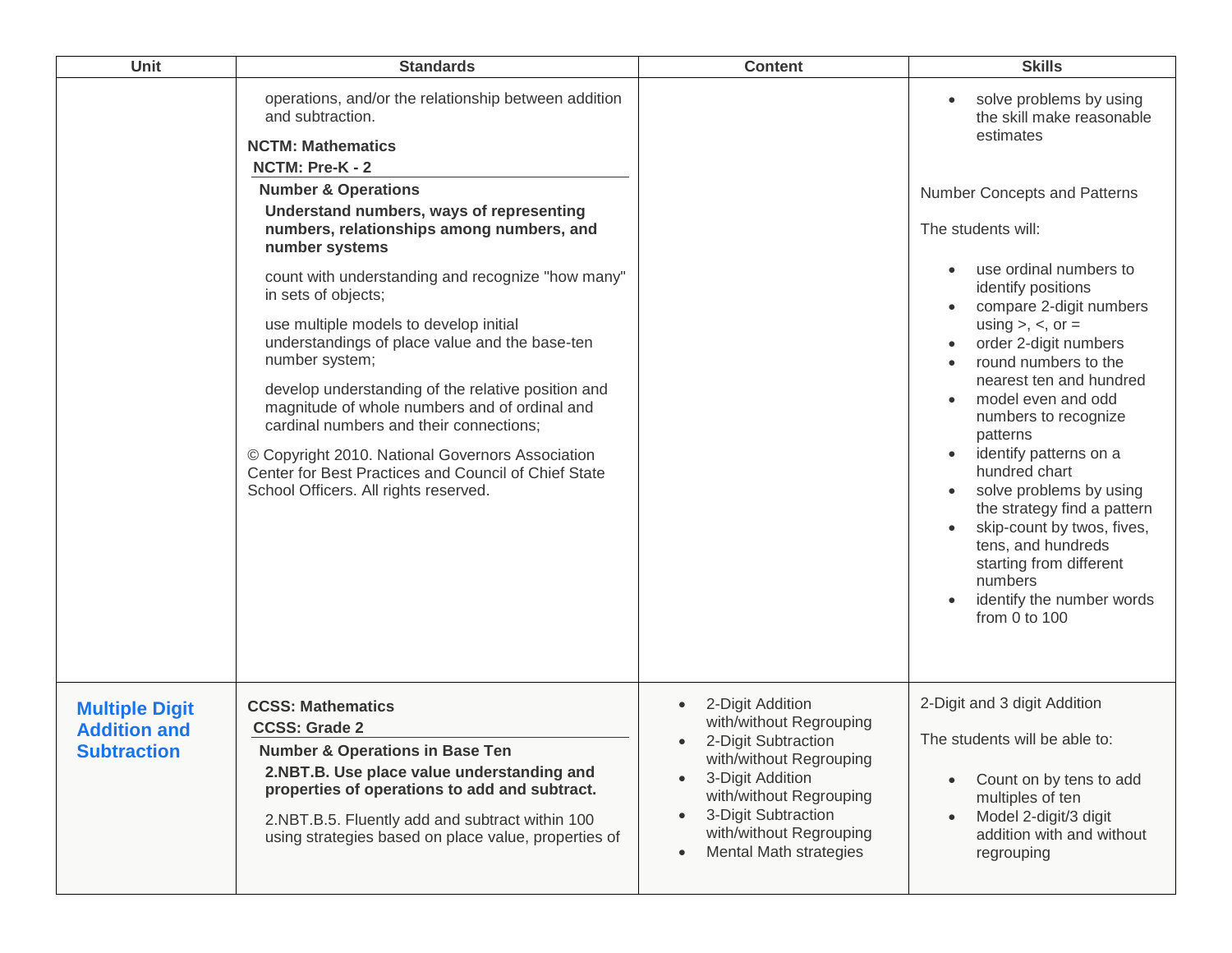| <b>Unit</b> | <b>Standards</b>                                                                                                                                                                                                                                                                                                                                                                                                                                                                                                                                                                                                                                                                                                                                                                                                                                                                                                               | <b>Content</b> | <b>Skills</b>                                                                                                                                                                                                                                                                                                                                                                                                                                   |
|-------------|--------------------------------------------------------------------------------------------------------------------------------------------------------------------------------------------------------------------------------------------------------------------------------------------------------------------------------------------------------------------------------------------------------------------------------------------------------------------------------------------------------------------------------------------------------------------------------------------------------------------------------------------------------------------------------------------------------------------------------------------------------------------------------------------------------------------------------------------------------------------------------------------------------------------------------|----------------|-------------------------------------------------------------------------------------------------------------------------------------------------------------------------------------------------------------------------------------------------------------------------------------------------------------------------------------------------------------------------------------------------------------------------------------------------|
|             | operations, and/or the relationship between addition<br>and subtraction.<br>2.NBT.B.6. Add up to four two-digit numbers using<br>strategies based on place value and properties of<br>operations.<br>2.NBT.B.7. Add and subtract within 1000, using<br>concrete models or drawings and strategies based<br>on place value, properties of operations, and/or the<br>relationship between addition and subtraction; relate<br>the strategy to a written method. Understand that in<br>adding or subtracting three-digit numbers, one adds<br>or subtracts hundreds and hundreds, tens and tens,<br>ones and ones; and sometimes it is necessary to<br>compose or decompose tens or hundreds.<br>2.NBT.B.8. Mentally add 10 or 100 to a given<br>number 100-900, and mentally subtract 10 or 100<br>from a given number 100-900.<br>2.NBT.B.9. Explain why addition and subtraction<br>strategies work, using place value and the |                | Model 2-digit/3 digit<br>addition to find sums<br>Solve problems by using<br>the strategy to make a<br>model<br>Record sums for models of<br>2-digit addition/3 digit<br>Add 2-digit/3 digit numbers<br>with and without<br>regrouping<br>Rewrite addition exercises<br>from horizontal to vertical<br>formats<br>Use rounding to estimate<br>the sums of 2-digit<br>numbers<br>Use mental math to find<br>sums<br>2-Digit /3 digit Subtraction |
|             | properties of operations.<br><b>NCTM: Mathematics</b><br>NCTM: Pre-K - 2<br><b>Number &amp; Operations</b><br>Understand meanings of operations and how<br>they relate to one another<br>understand the effects of adding and subtracting<br>whole numbers;<br><b>Compute fluently and make reasonable</b><br>estimates<br>develop and use strategies for whole-number<br>computations, with a focus on addition and<br>subtraction;<br>develop fluency with basic number combinations for<br>addition and subtraction;                                                                                                                                                                                                                                                                                                                                                                                                        |                | The students will be able to:<br>Count back by tens to<br>subtract multiples of ten<br>Model subtracting 1-digit<br>numbers from 2-digit<br>numbers<br>Model subtracting 2-digit<br>numbers from 2-digit<br>numbers<br>Solve problems by using<br>the strategy make a model<br>Model and record<br>subtraction of 1-digit<br>numbers from 2-digit<br>numbers<br>Model and record<br>subtraction of 2-digit<br>numbers from 2-digit<br>numbers   |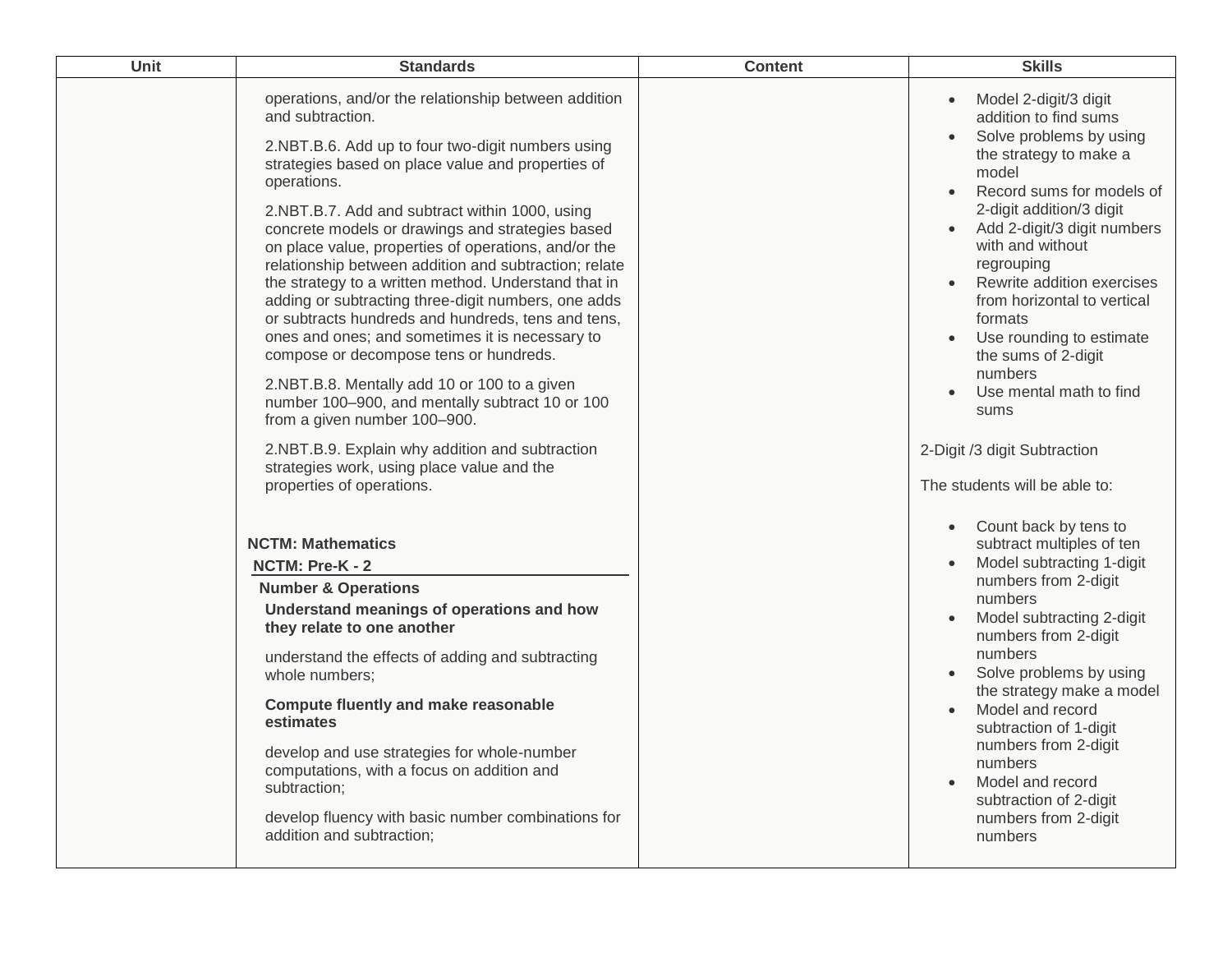| Unit        | <b>Standards</b>                                                                                                                                                                                                                                                                                                                                                                                                                                                                                       | <b>Content</b>                                                                                                                                                                                                                                     | <b>Skills</b>                                                                                                                                                                                                                                                                                                                                                                                                                                                                                                                       |
|-------------|--------------------------------------------------------------------------------------------------------------------------------------------------------------------------------------------------------------------------------------------------------------------------------------------------------------------------------------------------------------------------------------------------------------------------------------------------------------------------------------------------------|----------------------------------------------------------------------------------------------------------------------------------------------------------------------------------------------------------------------------------------------------|-------------------------------------------------------------------------------------------------------------------------------------------------------------------------------------------------------------------------------------------------------------------------------------------------------------------------------------------------------------------------------------------------------------------------------------------------------------------------------------------------------------------------------------|
|             | use a variety of methods and tools to compute,<br>including objects, mental computation, estimation,<br>paper and pencil, and calculators.<br>© Copyright 2010. National Governors Association<br>Center for Best Practices and Council of Chief State<br>School Officers. All rights reserved.                                                                                                                                                                                                        |                                                                                                                                                                                                                                                    | Record differences in 2-<br>digit subtraction with and<br>without regrouping<br>Rewrite subtraction<br>problems from horizontal<br>to vertical formats<br>Practice 2-digit subtraction<br>with and without<br>regrouping<br>Check differences by using<br>the inverse operation of<br>addition<br>Use rounding to estimate<br>differences in 2-digit<br>subtraction<br>Solve problems by using<br>the skill: Choose a Method<br>Use mental math to find<br>$\bullet$<br>differences<br>Practice 2-digit addition<br>and subtraction |
| <b>Time</b> | <b>CCSS: Mathematics</b><br><b>CCSS: Grade 2</b><br><b>Measurement &amp; Data</b><br>2.MD.C. Work with time and money.<br>2.MD.C.7. Tell and write time from analog and<br>digital clocks to the nearest five minutes, using a.m.<br>and p.m.<br><b>NCTM: Mathematics</b><br>NCTM: Pre-K - 2<br><b>Measurement</b><br>Understand measurable attributes of objects<br>and the units, systems, and processes of<br>measurement<br>recognize the attributes of length, volume, weight,<br>area, and time; | Terms - Minutes, Hours,<br>Half Hour, half past,<br>quarter till, quarter after,<br>etc.<br>Time to 15 Minutes<br>Time to 5 Minutes<br>AM and PM<br>Elapsed Time by the hour<br>Days, Weeks, Months, and<br>Years<br>Analog clock<br>Digital clock | The students will be able to:<br>Read an analog clock in<br>15 minute intervals and 5<br>minute intervals<br>Manipulate a clock to show<br>the time<br>Determine elapsed time to<br>the hour and half hour<br>Read a calendar to identify<br>month and date<br>Show the difference<br>between a minute hand<br>and hour hand<br>Distinguish between a.m.<br>and p.m.                                                                                                                                                                |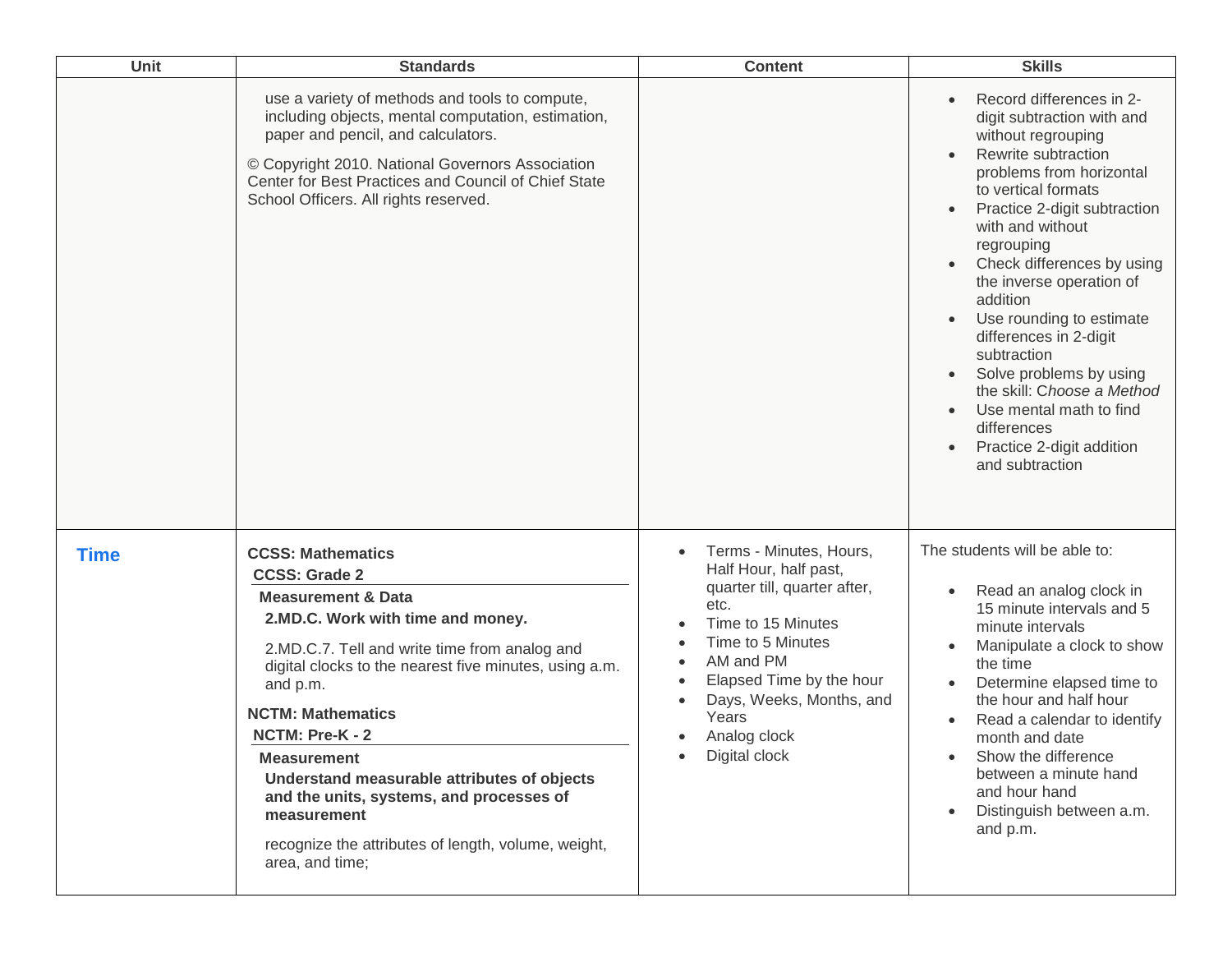| Unit               | <b>Standards</b>                                                                                                                                                                                                                                                                                                                                                                                                                                                                                                                                                                                          | <b>Content</b>                                                                                                                                                                                                                                                                                                                                                            | <b>Skills</b>                                                                                                                                                                                                                                                                                                                                                                                                                                 |
|--------------------|-----------------------------------------------------------------------------------------------------------------------------------------------------------------------------------------------------------------------------------------------------------------------------------------------------------------------------------------------------------------------------------------------------------------------------------------------------------------------------------------------------------------------------------------------------------------------------------------------------------|---------------------------------------------------------------------------------------------------------------------------------------------------------------------------------------------------------------------------------------------------------------------------------------------------------------------------------------------------------------------------|-----------------------------------------------------------------------------------------------------------------------------------------------------------------------------------------------------------------------------------------------------------------------------------------------------------------------------------------------------------------------------------------------------------------------------------------------|
|                    | © Copyright 2010. National Governors Association<br>Center for Best Practices and Council of Chief State<br>School Officers. All rights reserved.                                                                                                                                                                                                                                                                                                                                                                                                                                                         |                                                                                                                                                                                                                                                                                                                                                                           | Express time using various<br>terms                                                                                                                                                                                                                                                                                                                                                                                                           |
| <b>Money</b>       | <b>CCSS: Mathematics</b><br><b>CCSS: Grade 2</b><br><b>Measurement &amp; Data</b><br>2.MD.C. Work with time and money.<br>2.MD.C.8. Solve word problems involving dollar<br>bills, quarters, dimes, nickels, and pennies, using \$<br>and ¢ symbols appropriately. Example: If you have 2<br>dimes and 3 pennies, how many cents do you<br>have?<br>© Copyright 2010. National Governors Association<br>Center for Best Practices and Council of Chief State<br>School Officers. All rights reserved.                                                                                                     | Denominations of coins<br>Penny, Nickel,<br>$\circ$<br>Dime, Quarter, Half<br>Dollar, Dollar<br>Recognition of equal<br>amounts of money<br>Recognition of cent and<br>dollar sign                                                                                                                                                                                        | The students will be able to:<br>Identify and count coins<br>Show different ways to<br>make equal amounts<br>Compare amounts of<br>money<br>Add and subtract money<br>Make change to \$1.00<br>Write dollar amounts using<br>\$, decimal point, and cent<br>symbol                                                                                                                                                                            |
| <b>Measurement</b> | <b>CCSS: Mathematics</b><br><b>CCSS: Grade 2</b><br><b>Measurement &amp; Data</b><br>2.MD.A. Measure and estimate lengths in<br>standard units.<br>2.MD.A.1. Measure the length of an object by<br>selecting and using appropriate tools such as rulers,<br>yardsticks, meter sticks, and measuring tapes.<br>2.MD.A.2. Measure the length of an object twice,<br>using length units of different lengths for the two<br>measurements; describe how the two<br>measurements relate to the size of the unit chosen.<br>2.MD.A.3. Estimate lengths using units of inches,<br>feet, centimeters, and meters. | Customary units<br>Length: inch, foot,<br>vard<br>Volume: cup, pint,<br>$\circ$<br>quart, gallon<br>Weight: ounce,<br>$\circ$<br>pound<br>Metric units<br>Length: centimeter,<br>$\circ$<br>meter<br>Volume: liter<br>$\circ$<br>Weight: grams,<br>$\circ$<br>kilograms,<br>Perimeter<br>Area<br>Temperature<br>Estimation of<br>lengths/quantities<br>Ruler<br>$\bullet$ | The students will be able to:<br>Measure length with<br>nonstandard units<br>Compare lengths<br>Make reasonable<br>estimates of weight and<br>length of objects<br>Choose the appropriate<br>tools and units to measure<br>an object<br>Use a ruler to measure<br>inch, foot, and yard<br>Measure to the<br>nearest inch<br>Recognize the difference<br>between units of<br>measurement for length,<br>volume, and mass<br>Read a thermometer |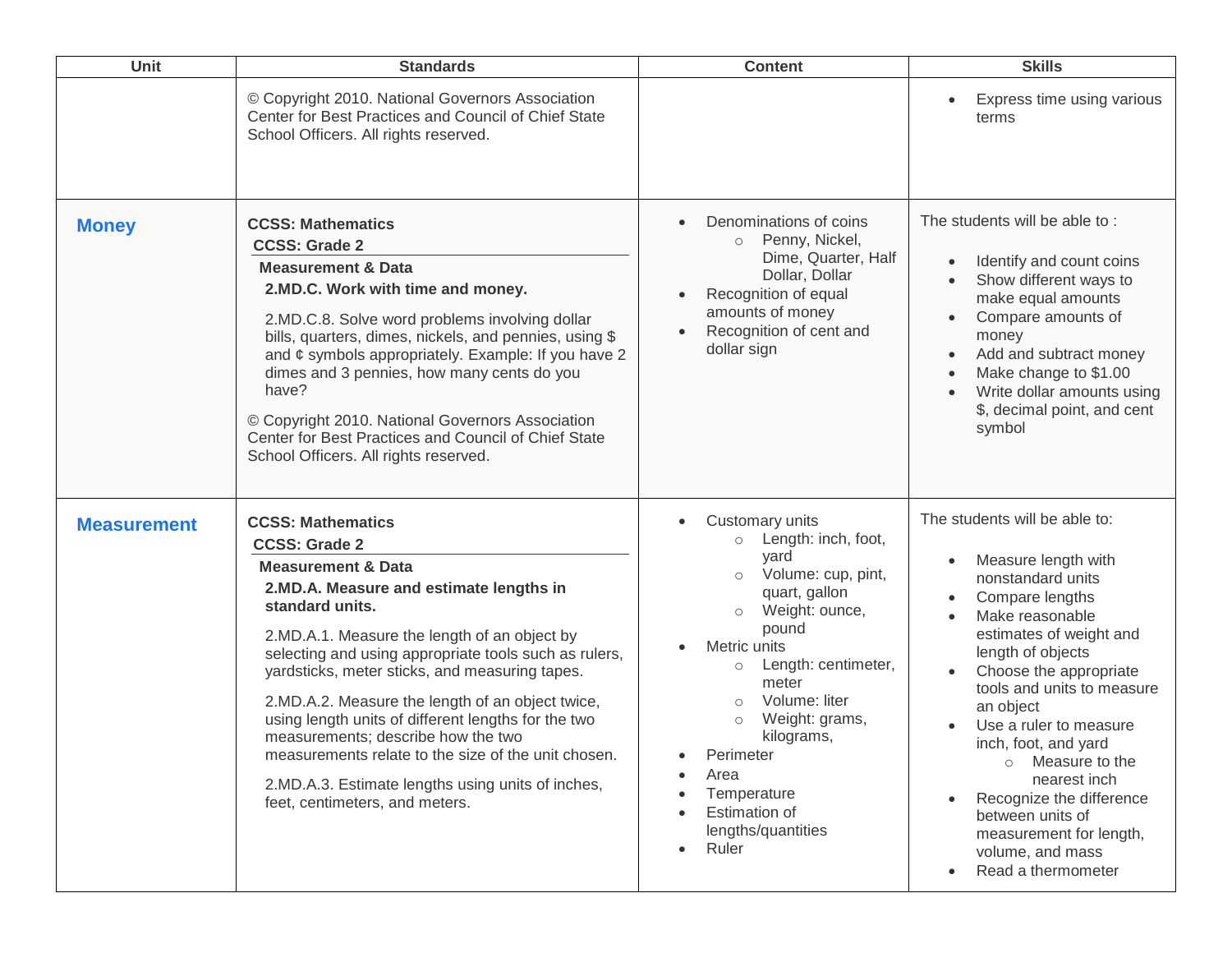| <b>Unit</b>      | <b>Standards</b>                                                                                                                                                                                                                                                                                                                                                                                                                                                                                                                                                                                                                                                                                                                                                                                                                                                                                                                                                                                                                                                                                                                                              | <b>Content</b>                                                                                                                   | <b>Skills</b>                                                                                                                    |
|------------------|---------------------------------------------------------------------------------------------------------------------------------------------------------------------------------------------------------------------------------------------------------------------------------------------------------------------------------------------------------------------------------------------------------------------------------------------------------------------------------------------------------------------------------------------------------------------------------------------------------------------------------------------------------------------------------------------------------------------------------------------------------------------------------------------------------------------------------------------------------------------------------------------------------------------------------------------------------------------------------------------------------------------------------------------------------------------------------------------------------------------------------------------------------------|----------------------------------------------------------------------------------------------------------------------------------|----------------------------------------------------------------------------------------------------------------------------------|
|                  | 2.MD.A.4. Measure to determine how much longer<br>one object is than another, expressing the length<br>difference in terms of a standard length unit.<br><b>NCTM: Mathematics</b><br>NCTM: Pre-K - 2<br><b>Measurement</b><br>Understand measurable attributes of objects<br>and the units, systems, and processes of<br>measurement<br>recognize the attributes of length, volume, weight,<br>area, and time;<br>compare and order objects according to these<br>attributes;<br>understand how to measure using nonstandard and<br>standard units:<br>select an appropriate unit and tool for the attribute<br>being measured.<br>Apply appropriate techniques, tools, and<br>formulas to determine measurements<br>measure with multiple copies of units of the same<br>size, such as paper clips laid end to end;<br>use repetition of a single unit to measure something<br>larger than the unit, for instance, measuring the<br>length of a room with a single meterstick;<br>use tools to measure;<br>© Copyright 2010. National Governors Association<br>Center for Best Practices and Council of Chief State<br>School Officers. All rights reserved. | <b>Meter Stick</b>                                                                                                               | Use centimeter and meter<br>rulers<br>Measure to the<br>$\circ$<br>nearest centimeter<br>Find the area of a plane<br>figure      |
| <b>Fractions</b> | <b>CCSS: Mathematics</b><br><b>CCSS: Grade 2</b><br><b>Geometry</b><br>2.G.A. Reason with shapes and their attributes.                                                                                                                                                                                                                                                                                                                                                                                                                                                                                                                                                                                                                                                                                                                                                                                                                                                                                                                                                                                                                                        | <b>Unit Fractions</b><br><b>Compare Unit Fractions</b><br><b>Model Fractions</b><br>Fractions Equal to 1<br>Fractions of a Group | The students will be able to:<br>Identify the fraction by<br>halves, thirds, and fourths<br>Partition shapes into equal<br>parts |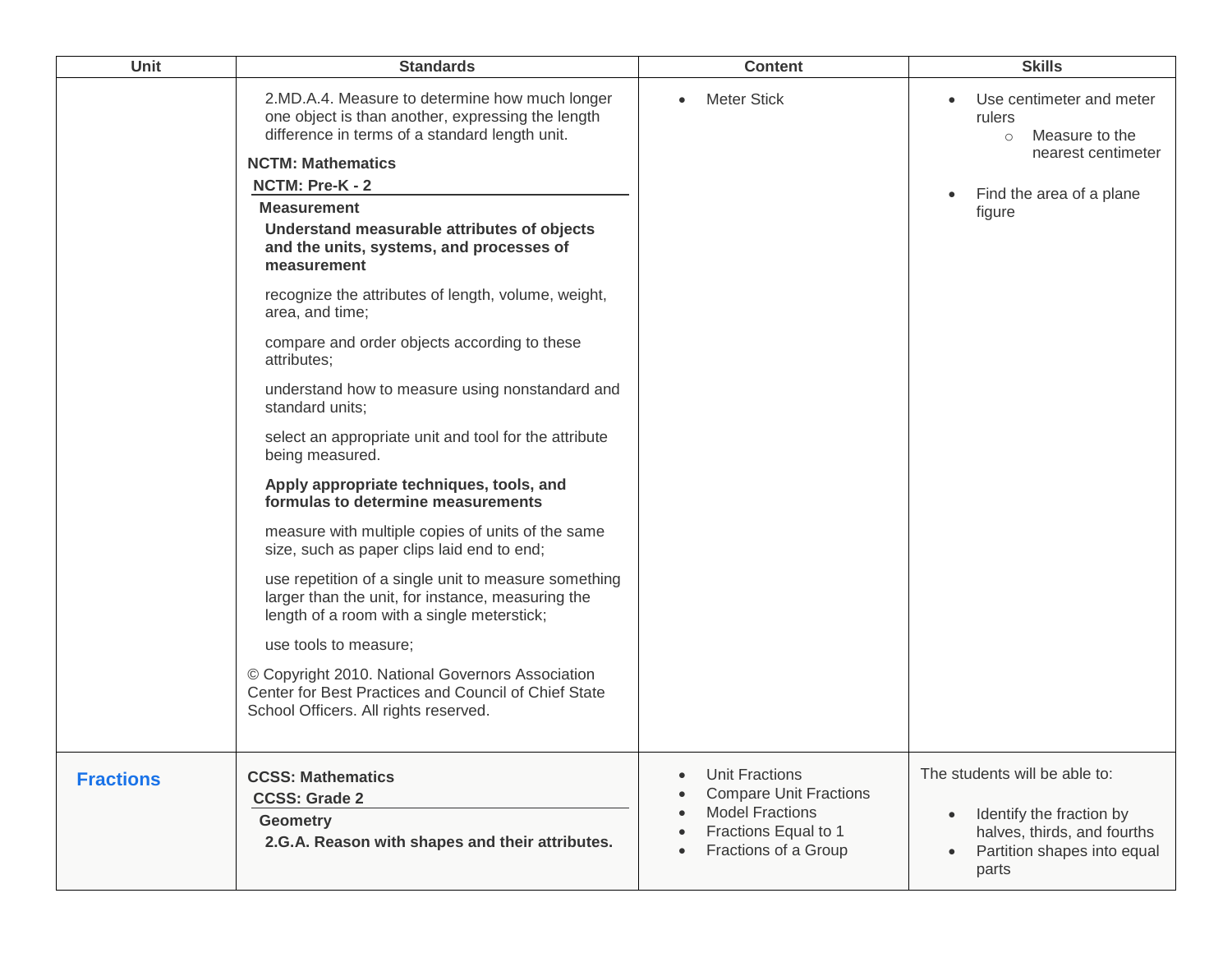| <b>Unit</b>                                      | <b>Standards</b>                                                                                                                                                                                                                                                                                                                                                                                                                                                                                                                                                                                                                                                                                                                                                  | <b>Content</b>                                                                                                                                                                   | <b>Skills</b>                                                                                                                                                                                                                                                                                                                                                                                        |
|--------------------------------------------------|-------------------------------------------------------------------------------------------------------------------------------------------------------------------------------------------------------------------------------------------------------------------------------------------------------------------------------------------------------------------------------------------------------------------------------------------------------------------------------------------------------------------------------------------------------------------------------------------------------------------------------------------------------------------------------------------------------------------------------------------------------------------|----------------------------------------------------------------------------------------------------------------------------------------------------------------------------------|------------------------------------------------------------------------------------------------------------------------------------------------------------------------------------------------------------------------------------------------------------------------------------------------------------------------------------------------------------------------------------------------------|
|                                                  | 2.G.A.3 Partition circles and rectangles into two,<br>three, or four equal shares, describe the shares<br>using the words halves, thirds, half of, a third of,<br>etc., and describe the whole as two halves, three<br>thirds, four fourths. Recognize that equal shares of<br>identical wholes need not have the same shape.<br><b>NCTM: Mathematics</b><br>NCTM: Pre-K - 2<br><b>Number &amp; Operations</b><br>Understand numbers, ways of representing<br>numbers, relationships among numbers, and<br>number systems<br>understand and represent commonly used fractions,<br>such as 1/4, 1/3, and 1/2.<br>© Copyright 2010. National Governors Association<br>Center for Best Practices and Council of Chief State<br>School Officers. All rights reserved. | Fraction terms - halves,<br>thirds, and fourths                                                                                                                                  | Draw lines to partition a<br>figure into fractional parts<br>Show equal parts in a<br>different way<br>Color shapes as described<br>Match a fraction to the<br>appropriate figure                                                                                                                                                                                                                    |
| <b>Data and</b><br>Graphs,<br><b>Probability</b> | <b>CCSS: Mathematics</b><br><b>CCSS: Grade 2</b><br><b>Measurement &amp; Data</b><br>2.MD.D. Represent and interpret data.<br>2.MD.D.10. Draw a picture graph and a bar graph<br>(with single-unit scale) to represent a data set with<br>up to four categories. Solve simple put-together,<br>take-apart, and compare problems1 using<br>information presented in a bar graph.<br><b>NCTM: Mathematics</b><br>NCTM: Pre-K - 2<br><b>Data Analysis &amp; Probability</b><br>Formulate questions that can be addressed with<br>data and collect, organize, and display relevant<br>data to answer them<br>pose questions and gather data about themselves<br>and their surroundings;                                                                               | <b>Collection of Data</b><br>Survey<br>Table<br>Bar Graph<br>Pictographs<br>Line Plot<br>Outcomes of an event<br>Prediction of an event<br><b>Circle Graphs</b><br>Venn Diagrams | The students will be able to:<br>Take a survey<br>Record the data<br>Use tally marks<br>Design a picture graph,<br>line plots, bar graph, and<br>circle graph<br>Interpret information on a<br>bar, line, and circle graph<br>Use information from a<br>table to solve problems<br>Discuss events as likely or<br>unlikely to occur<br>(probability)<br>Interpret information from<br>a Venn Diagram |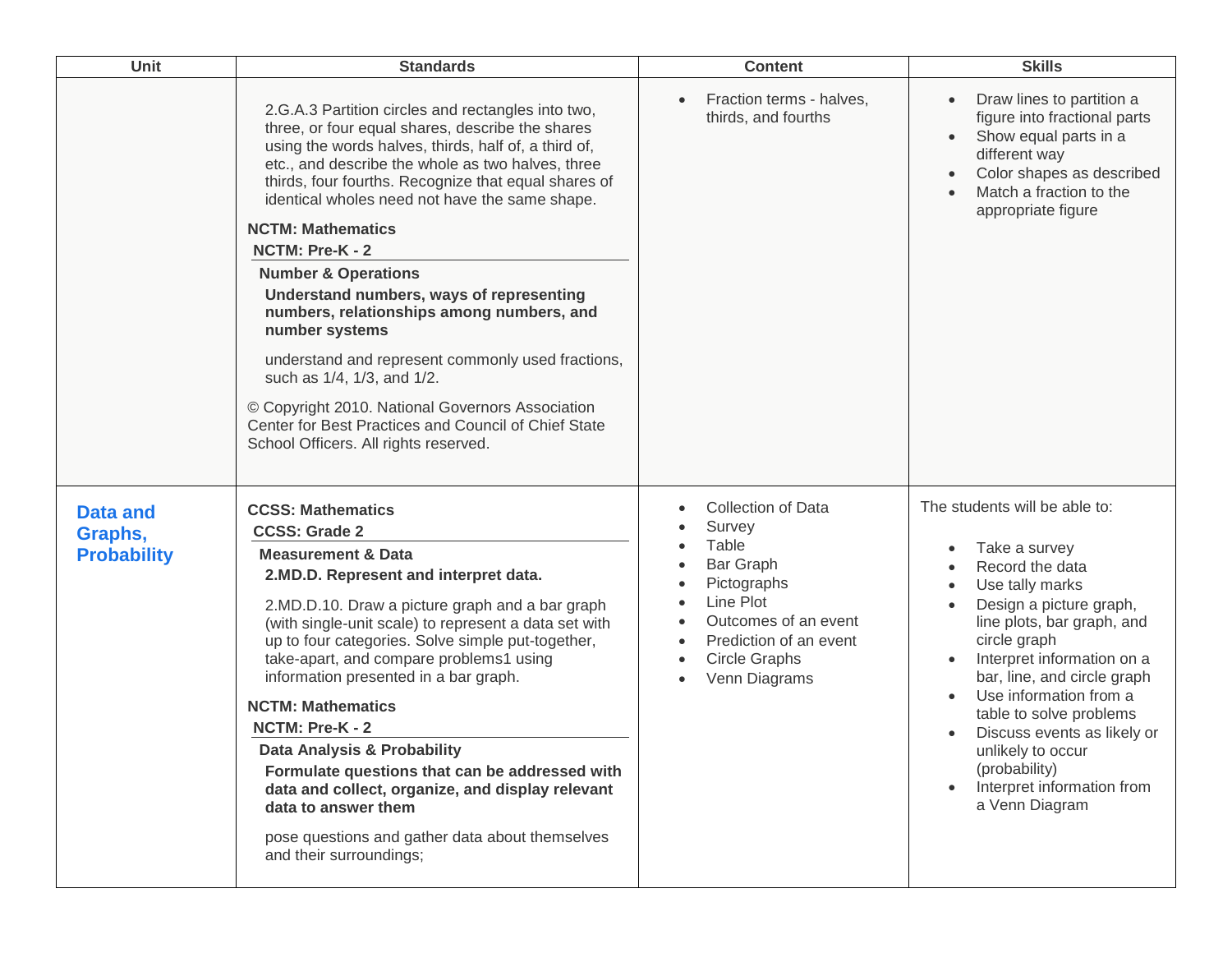| Unit            | <b>Standards</b>                                                                                                                                                                                                                                                                                                                                                                                                                                                                                                                                                                                                                                                                                                                                                                                                                                                             | <b>Content</b>                                                                                                                                                                                                                                                                                                                              | <b>Skills</b>                                                                                                                                                                                                                                                                                                                                                                                                                                                                                                                                          |
|-----------------|------------------------------------------------------------------------------------------------------------------------------------------------------------------------------------------------------------------------------------------------------------------------------------------------------------------------------------------------------------------------------------------------------------------------------------------------------------------------------------------------------------------------------------------------------------------------------------------------------------------------------------------------------------------------------------------------------------------------------------------------------------------------------------------------------------------------------------------------------------------------------|---------------------------------------------------------------------------------------------------------------------------------------------------------------------------------------------------------------------------------------------------------------------------------------------------------------------------------------------|--------------------------------------------------------------------------------------------------------------------------------------------------------------------------------------------------------------------------------------------------------------------------------------------------------------------------------------------------------------------------------------------------------------------------------------------------------------------------------------------------------------------------------------------------------|
|                 | sort and classify objects according to their attributes<br>and organize data about the objects;<br>represent data using concrete objects, pictures, and<br>graphs.<br>Develop and evaluate inferences and predictions<br>that are based on data<br>discuss events related to students' experiences as<br>likely or unlikely.<br>© Copyright 2010. National Governors Association<br>Center for Best Practices and Council of Chief State<br>School Officers. All rights reserved.                                                                                                                                                                                                                                                                                                                                                                                            |                                                                                                                                                                                                                                                                                                                                             |                                                                                                                                                                                                                                                                                                                                                                                                                                                                                                                                                        |
| <b>Geometry</b> | <b>CCSS: Mathematics</b><br><b>CCSS: Grade 2</b><br><b>Geometry</b><br>2.G.A. Reason with shapes and their attributes.<br>2.G.A.1 Recognize and draw shapes having<br>specified attributes, such as a given number of<br>angles or a given number of equal faces. Identify<br>triangles, quadrilaterals, pentagons, hexagons, and<br>cubes.<br>2.G.A.2 Partition a rectangle into rows and columns<br>of same-size squares and count to find the total<br>number of them.<br>2.G.A.3 Partition circles and rectangles into two,<br>three, or four equal shares, describe the shares<br>using the words halves, thirds, half of, a third of,<br>etc., and describe the whole as two halves, three<br>thirds, four fourths. Recognize that equal shares of<br>identical wholes need not have the same shape.<br><b>NCTM: Mathematics</b><br>NCTM: Pre-K - 2<br><b>Geometry</b> | Key Terms: edges,<br>vertex/vertices, faces,<br>plane figure, solid figure<br>2 dimensional objects<br>$\bullet$<br>3 dimensional objects<br>$\bullet$<br>Movement of objects<br>$\bullet$<br><b>Congruent Figures</b><br>Symmetry<br>Angles<br>$\bullet$<br>Area of an object<br>Points on a Grid<br>Transformations: slide, flip,<br>turn | The students will be able to:<br>Identify and name two<br>dimensional shapes<br>Sort two dimensional<br>shapes<br>Combine two dimensional<br>shapes<br>Identify angles in a two<br>dimensional figure<br>Use Logical Reasoning<br>Identify and name three<br>dimensional shapes<br>Sort three dimensional<br>shapes<br><b>Compare and Contrast</b><br>Solid Figures<br>Combine three<br>dimensional shapes<br>Identify a line of symmetry<br>$\bullet$<br>in a two dimensional<br>shape<br>Demonstrate an<br>understanding of the area<br>of an object |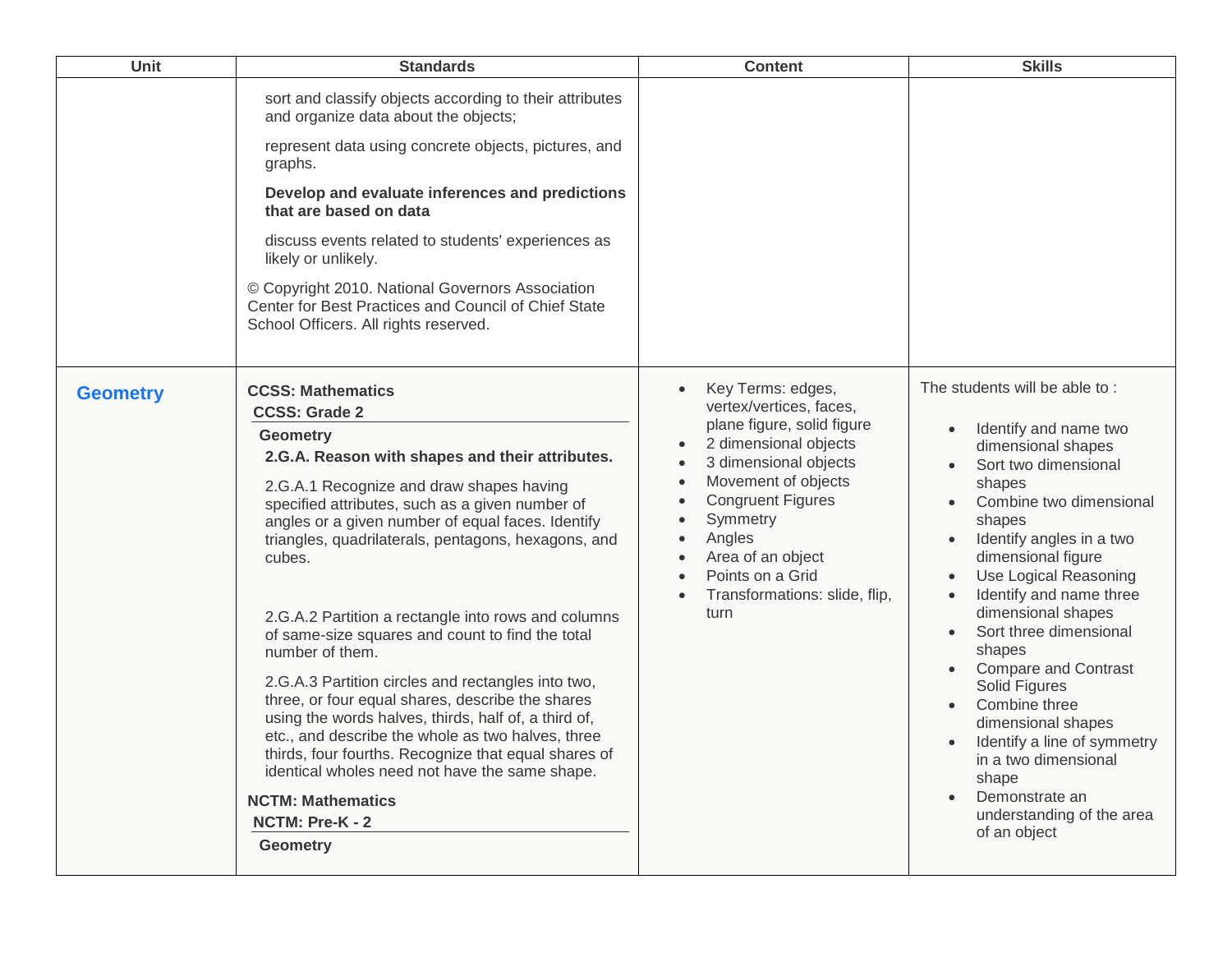| Unit                             | <b>Standards</b>                                                                                                                                                                                                                                                                                                                                                                                                                                                                                                                                                                                                                                                             | <b>Content</b>                                                                                                                                                                                        | <b>Skills</b>                                                                                                                                                                                                                                                                                                |
|----------------------------------|------------------------------------------------------------------------------------------------------------------------------------------------------------------------------------------------------------------------------------------------------------------------------------------------------------------------------------------------------------------------------------------------------------------------------------------------------------------------------------------------------------------------------------------------------------------------------------------------------------------------------------------------------------------------------|-------------------------------------------------------------------------------------------------------------------------------------------------------------------------------------------------------|--------------------------------------------------------------------------------------------------------------------------------------------------------------------------------------------------------------------------------------------------------------------------------------------------------------|
|                                  | Analyze characteristics and properties of two-<br>and three-dimensional geometric shapes and<br>develop mathematical arguments about<br>geometric relationships<br>recognize, name, build, draw, compare, and sort<br>two- and three-dimensional shapes;<br>describe attributes and parts of two- and three-<br>dimensional shapes;<br>investigate and predict the results of putting together<br>and taking apart two- and three-dimensional<br>shapes.                                                                                                                                                                                                                     |                                                                                                                                                                                                       |                                                                                                                                                                                                                                                                                                              |
|                                  | Specify locations and describe spatial<br>relationships using coordinate geometry and<br>other representational systems<br>find and name locations with simple relationships<br>such as "near to" and in coordinate systems such as<br>maps.<br>© Copyright 2010. National Governors Association<br>Center for Best Practices and Council of Chief State<br>School Officers. All rights reserved.                                                                                                                                                                                                                                                                            |                                                                                                                                                                                                       |                                                                                                                                                                                                                                                                                                              |
| <b>Problem</b><br><b>Solving</b> | <b>CCSS: Mathematics</b><br><b>CCSS: Grade 2</b><br><b>Operations &amp; Algebraic Thinking</b><br>2.OA.A. Represent and solve problems involving<br>addition and subtraction.<br>2. OA.A.1. Use addition and subtraction within 100 to<br>solve one- and two-step word problems involving<br>situations of adding to, taking from, putting together,<br>taking apart, and comparing, with unknowns in all<br>positions, e.g., by using drawings and equations<br>with a symbol for the unknown number to represent<br>the problem.<br><b>Mathematical Practice</b><br><b>MP. The Standards for Mathematical Practice</b><br>describe varieties of expertise that mathematics | <b>Problem Solving Strategies</b><br>Identify key words. For<br>example;<br>How many more<br>$\circ$<br><b>Difference</b><br>$\circ$<br>Altogether<br>$\circ$<br>Eliminate unnecessary<br>information | The students will be able to:<br>Demonstrate strategies to<br>solve problems<br>Generate multi-steps to<br>achieve answers<br>Use the 4 step plan to<br>solve<br>Read the problem<br>$\circ$<br>Plan -- what<br>$\circ$<br>strategy to use<br>Solve<br>$\circ$<br>Check - is answer<br>$\circ$<br>reasonable |